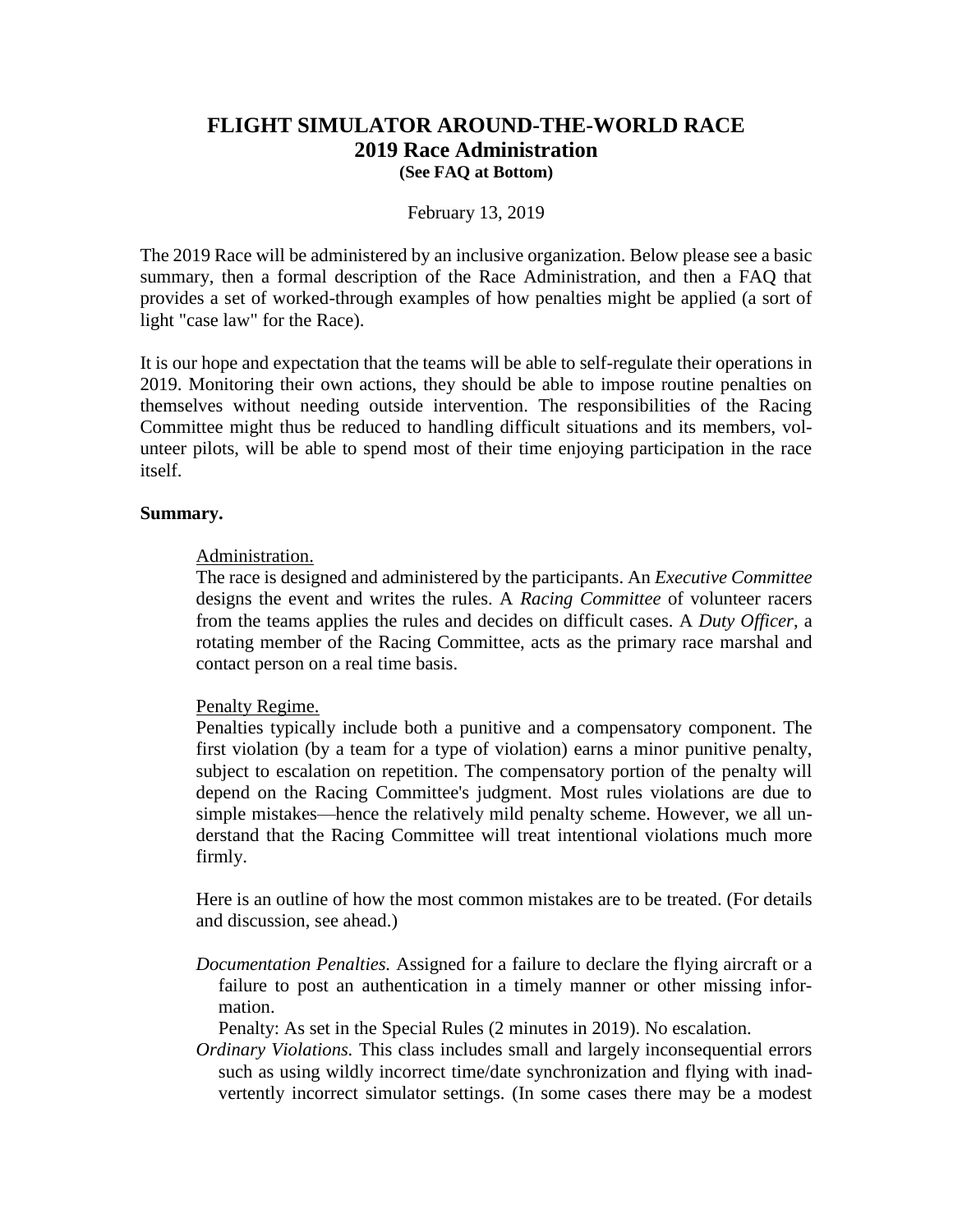racing advantage to assess.)

Penalty: 5 minutes on first violation, automatic escalation to 15 minutes on subsequent violations of the same type. Plus a compensatory penalty to eliminate any advantage gained.

*Major Violations.*

Penalty: 15 or 30 minutes at the judgment of the Racing Committee. Subject to further escalation. Plus a compensatory penalty to eliminate any advantage gained.

*Violations of Integrity.*

Penalty: Much more severe, including pilot banishment and a possible forfeiture by the team.

#### **1. Race Administration.**

The Race will be administered by an overall Management Group made up of (a) an Executive Committee, (b) a Racing Committee, and (c) a Resource Office. (See Figure 1 below for a schematic presentation.)

#### a. Executive Committee.

The Race is administered and its rules set by an Executive Committee. This committee has the final authority over all aspects of the Race. They are responsible for setting and interpreting the rules and insuring a fair application of Race principles. In extreme cases, they may be asked to serve as a final appeals court or they may need to make interventions in the best interests of the Race. The Executive Committee consists of the following people:

Michael MacKuen Rob Ibey Eamonn Watson

b. Racing Committee.

The Racing Committee shall take primary responsibility for the conduct of this year's Race. The Racing Committee's members monitor race events, confirm bonuses, assess penalties, and handle appeals. The members, up to three per team, are selected before the race by the teams for a renewable term that will cover each year's race.

Daily administration will be led by a daily Race Master, selected by and from the Committee. The Race Master takes responsibility for managing the day's Duty Roster and handling routine administrative chores. In matters of contention, the Race Master will constitute Appeals Boards, comprised of Racing Committee members, to resolve the disputes.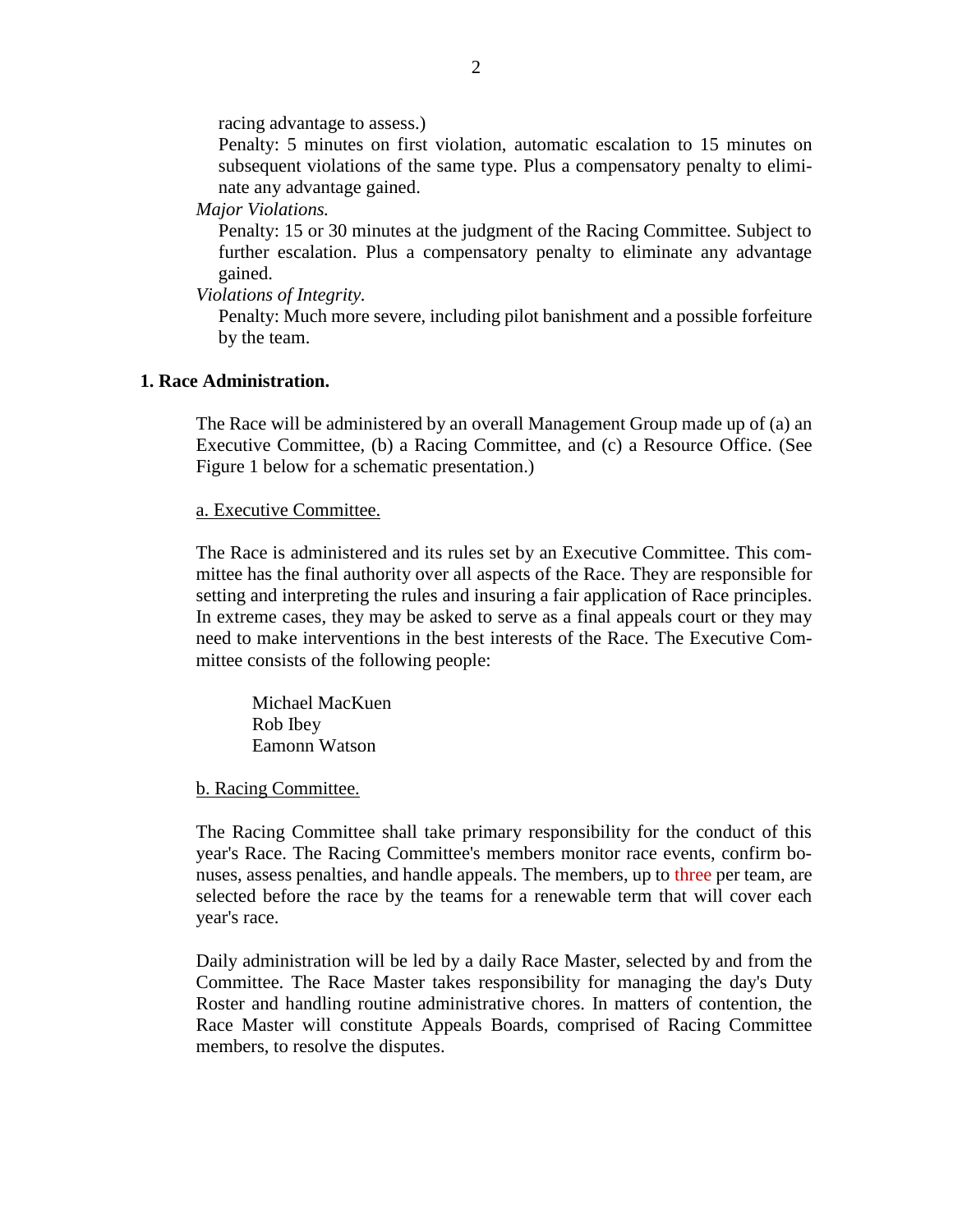This year's members are:

### c. Resource Office

Under the rubric of a Resource Office, the Executive Committee may convene special officers and advisory committees to aid them in research and development and in administering certain parts of the race. This office is made up of volunteers appointed by the Executive Committee to execute specific functional operations.

While serving, the members of this Resource Office are full-fledged members of the overall Race Management Group in the sense that, in general deliberations, they will be consulted fully for their expertise and judgment. These members do not serve on the appeals boards nor make rulings on the administration of the race. Their main duties are in carrying out vital functions of the race. These volunteers' efforts are key to the race's success.

Chief Communications and Technology Officer: Eamonn Watson

Aeronautics Committee: Paul Beaudoin

#### **2. Management Group Participation and Deliberations.**

a. Management Group Race Participation.

All members of the Race Management Group are encouraged to participate in the Race. While Executive Committee members limit their team-specific leadership and planning functions, other Group members are encouraged to play as vigorous a role as they wish. It is important that the members be directly involved so as to understand what pilots think and want – people often have different ideas about what makes for a good event. The goal of race governance is to provide a challenging and enjoyable experience that reflects the views of all participants.

b. Deliberations and Responsibility.

In all matters and whenever practicable, decisions about the Race's design and administration will be broadly deliberated among the members of the Management Group. The primary decision-making responsibilities vary, of course, but good decisions reflect an open sharing of expertise and judgment. That being said, the final responsibility for the conduct of the race remains with the Executive Committee.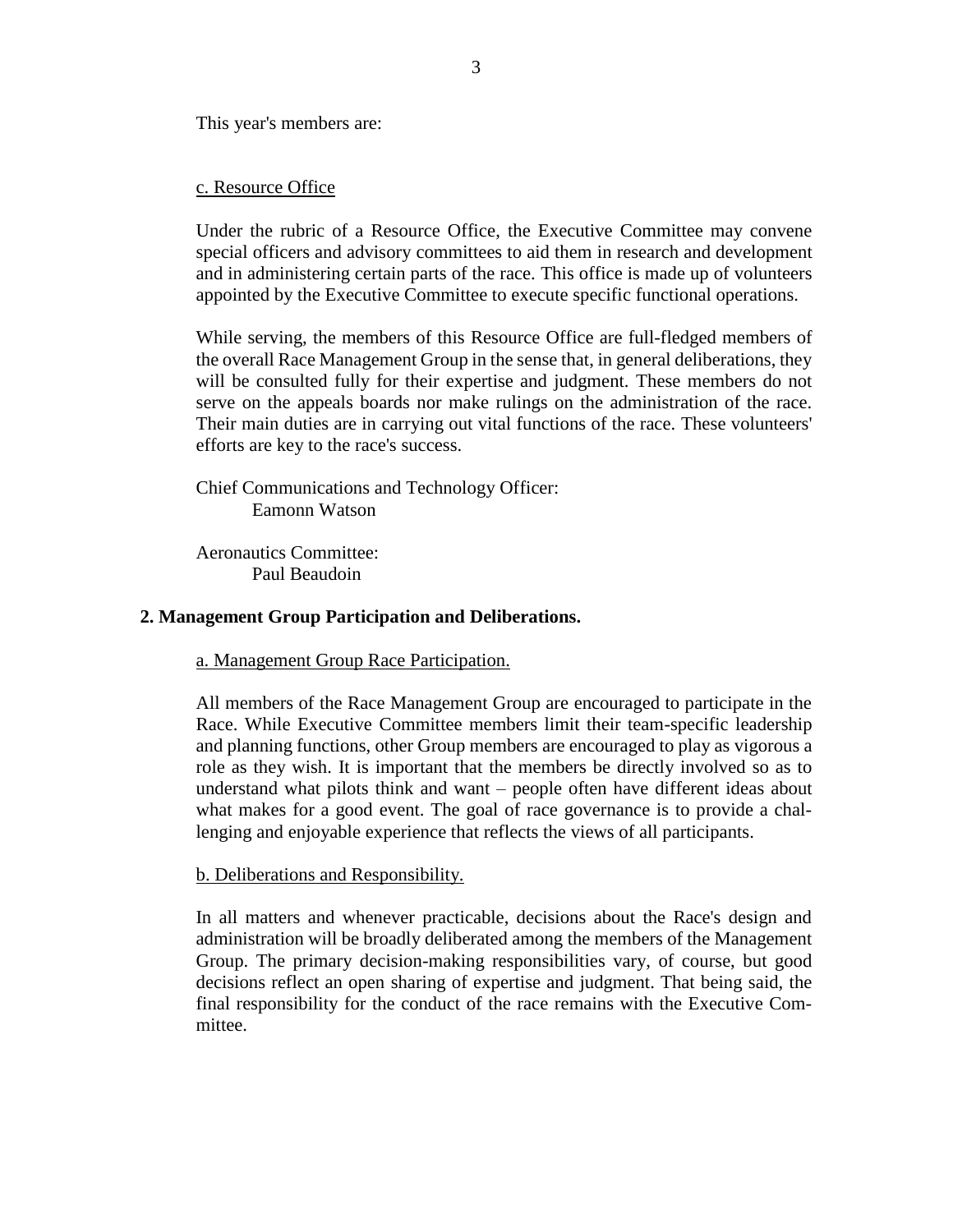### **3. Duty Officer.**

The Racing Committee will attempt to have a Duty Officer available to provide on-the-spot resolution of problems, clarifications, and initiation of the appeal process. The system works in the following way:

The Duty Officer will take whatever action necessary to resolve any problems that arise during the race, including, but not limited to: failure of the Bank when provided, failure of the Tracking System, failure of a team's forum. He may informally and proactively ask teams to properly document aircraft and authenticate legs in a timely way.

For routine issues, the Duty Officer will make rulings on penalties. When decisions require further investigation, complicated rules interpretations, the weighing of penalties and circumstances, or other deeper deliberations, the Duty Officer will refer the matter to the Race Master who will immediately constitute an Appeals Board (see below). If necessary, the Duty Officer will make a provisional ruling to allow the race to proceed; everyone will understand that the final decision will be made later.

The Duty Officer is the point of contact for initiating a challenge or appeal on any rule for the Race.

Any member of the Race Community may contact the Duty Officer by posting on the special FSRTWR Forum dedicated to the Duty Officer: [here.](https://forum.fsrtwrace.com/viewforum.php?f=16&sid=c15cfc0729ecc1737b929035e5d51b79) The Duty officer will frequently check that forum for new messages. Please note that the Duty Officer Forum is open to all race participants: the official Duty Officer communications are public to all team members.

The Duty Roster will be staffed by volunteer members of the Racing and Executive Committees, under the daily supervision of the current Race Master. Given personnel limitations, the committee members may not be able to staff the Duty Officer on a 24 hour basis for the entire duration of the race. On occasion, some delay in response might be expected.

#### **4. Rules Enforcement and Appeals.**

#### a. Routine Rules Enforcement.

The Racing Committee is responsible for monitoring the race and enforcing the rules. If race participants or spectators feel that a rule has been violated, they inform the Duty Officer who will then determine if a routine violation has indeed occurred, take appropriate action, and issue clarifying NOTAMs. If matters are more complicated, he may make a provisional temporary ruling and refer the matter to the Race Master for immediate action.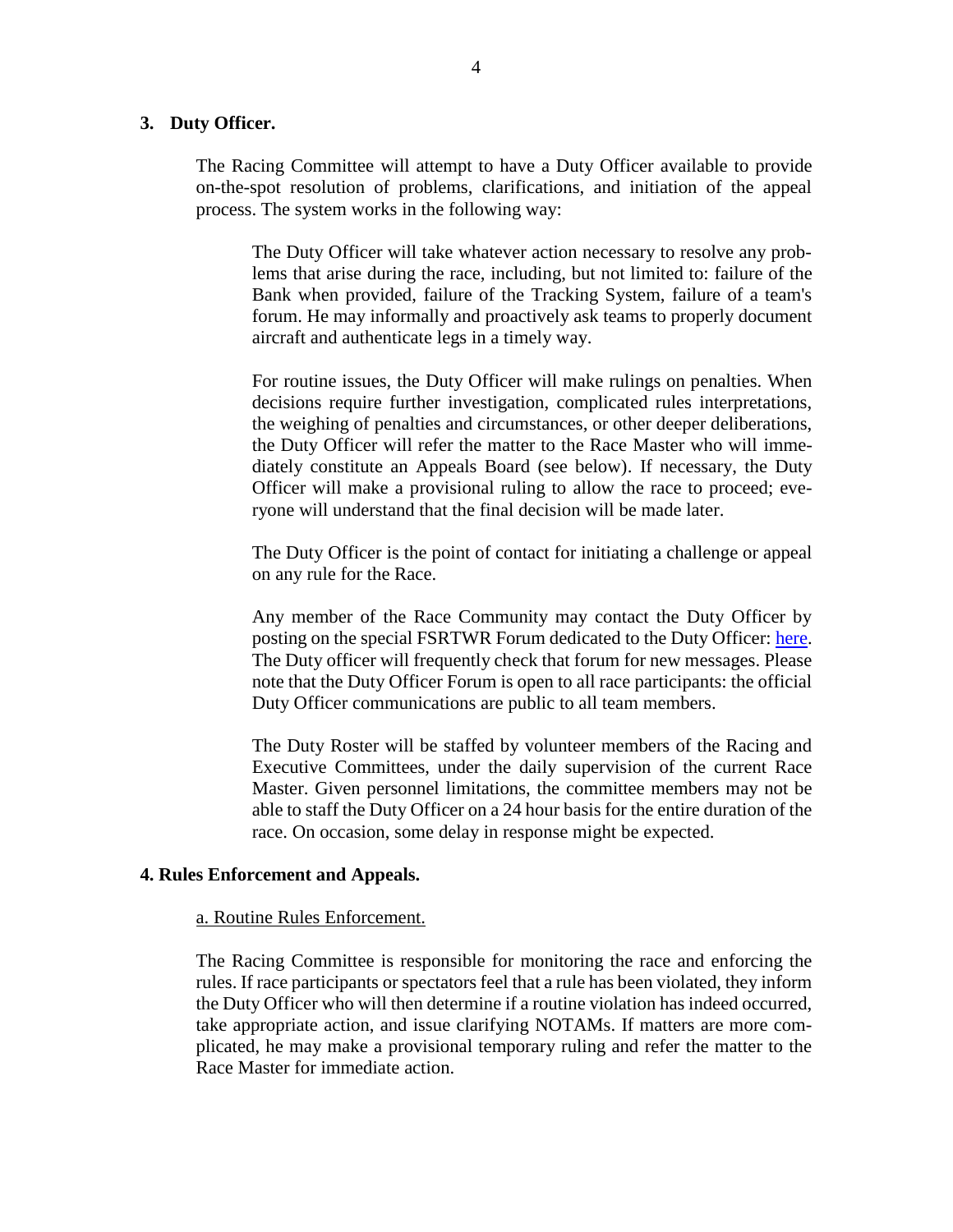### b. Appeals Board.

The Racing Committee handles appeals and difficult decisions through its Appeals Boards. Most commonly, cases are referred by the working Duty Officer. In addition, race participants may appeal any decision to the Racing Committee by submitting a brief document that outlines the facts and reasoning that support the appeal.

The current Race Master will immediately constitute a special independent three-member Appeals Board as a subset of the Racing Committee. When practicable, the board will be balanced among the teams, exclude the original decision-maker, and include at least one board member from the team bringing the complaint. When necessary, the Race Master may ask a member of the Executive Committee to serve on the board. The Race Master creates a different Appeals Board for each case – trying to spread the responsibility for service among the different members.

The Appeals Board will expeditiously conduct an investigation, establish the facts, and adjudicate the controversy. The Duty Officer, or the Racing Committee more generally, may ask that an appeals board consider special situations, including rules interpretations and possible conflicts, the calculation of compensatory penalties, and the existence of aggravating or extenuating circumstances. When there is uncertainty about the intent of the rules, the board will consult with the Executive Committee for clarification. After the investigation, consultation, and deliberation, the final decision is made by a majority vote of the Appeals Board. Only in extreme circumstances, when fundamental issues are at stake, will a second appeal to the Executive Committee be entertained. The goal is that decisions be fast, fair, and final.

### **5. Penalty Guidelines.**

The following guidelines suggest basic principles and how they might be applied. In reality, each case involves a particular set of facts and circumstances and thus may require a special ruling.

- In most cases, a time penalty will suffice and the leg need not be re-flown.
- Good and timely documentation is key to proper race order. Poor or tardy documentation concerning operations such as the declaration of aircraft or the authentication of legs will be assessed an automatic documentation penalty as set in the Special Rules (2 minutes in 2019).
- Rules infractions, even inadvertent ones, will incur penalties. The penalties include a compensatory and a punitive component. The aim is to neutralize any advantage gained and to deter future mistakes. With regard to the first goal, care should be taken to estimate fairly the magnitude of the advantage.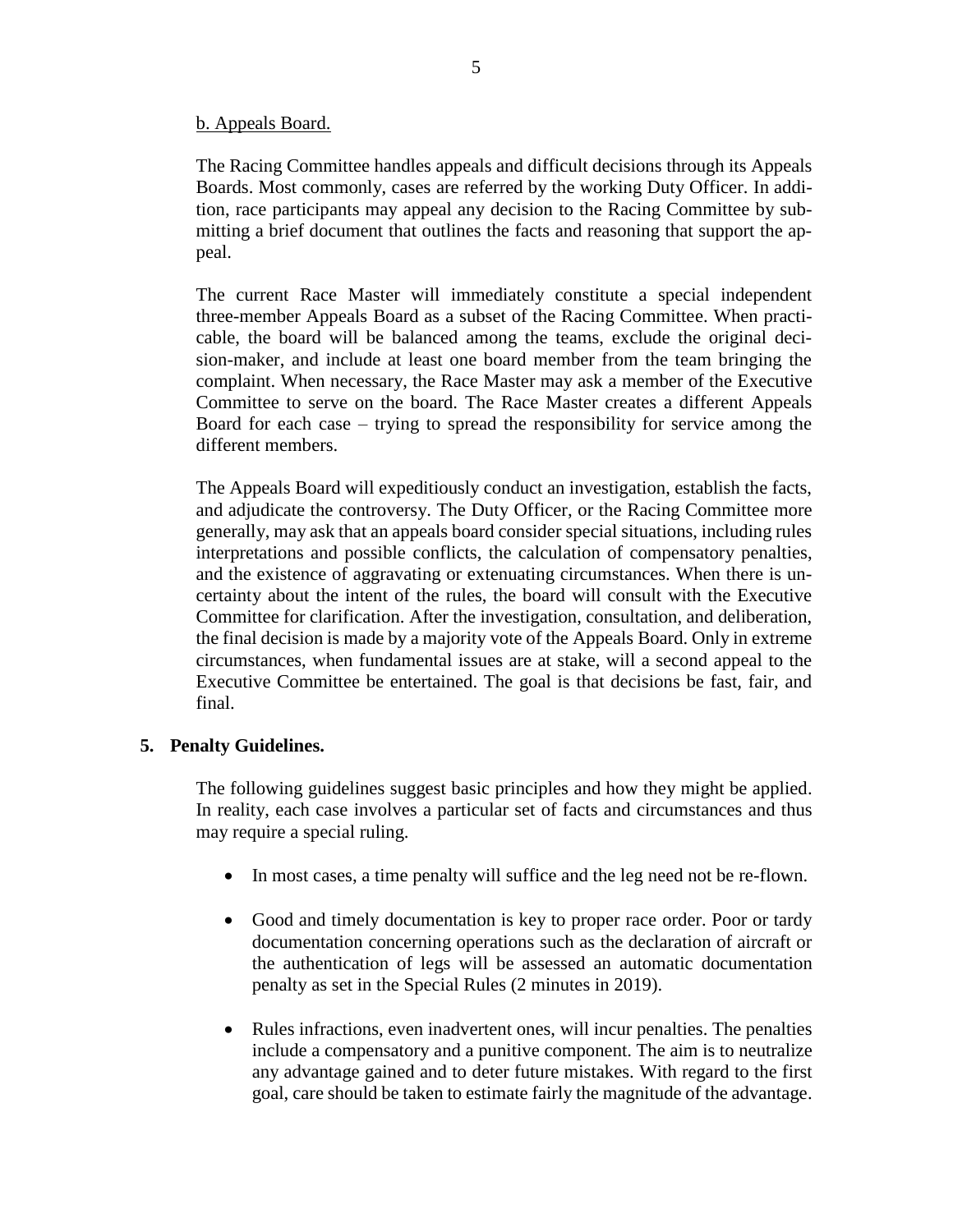The punitive portion should be proportionate to the violation. Serious violations will receive a "major" thirty (30) minute penalty.

• The punitive portion includes an escalator to encourage renewed attention to the rules once a mistake has been made. First-time violations due to innocent mistakes will typically receive a five (5) minute penalty. However, if the team repeats the *same type of violation*, the team will automatically and thereafter receive a penalty at the "normal" level of 15 minutes. The escalation provision applies to the team and not merely the individual – one pilot's error will affect all teammates. A shift from the "normal" to the "major" penalty level is not automatic; it is imposed by an active decision of the Racing Committee.

*Exception:* The ordinary documentation penalty is not automatically subject to this escalation. That said, the Racing Committee may escalate when faced with recalcitrance.

• Violations due to gross negligence, or violations intended to gain advantage, or violations that threaten the integrity of the race, will earn much more severe penalties.

Routine rulings may be applied on the spot by the team itself or by the Duty Officer. More difficult decisions, involving judgment about the severity of the penalty or the amount of advantage gained, will be referred to Race Master and an Appeals Board for resolution.

The Race Rules are intended to set out a challenging and balanced contest. The penalty structure aims to encourage pilots to follow the rules and create a fair competition. The goal is for an enforcement regime that clearly identifies and disciplines rules violations. Punishments should be sufficiently light that routine penalties do not determine the outcome of the race. But at the same time, the enforcement regime needs to be sufficiently strong to discourage indifference toward the rules and, more seriously, deter attempts to subvert the spirit of the race. (For some hypothetical examples of the penalty regime, see the Appendix below.)

### **6. A summary of how incidents will be resolved.**

- 1. The Duty Roster will be staffed by volunteers from the Racing and Executive Committees. The Duty Officer serves as a contact person, handles routine administrative tasks, and makes routine rulings.
- 2. Any possible rules violation or troublesome event will be brought to the attention of the Duty Officer. The Duty Officer will evaluate the case. If it is a routine rules matter, the Duty Officer will issue a ruling, perhaps assess a penalty, and notify the race community. If it is a more complicated matter, the Duty Officer will refer the case to the day's Race Master. If it a technical problem, he will refer the case to the Technology Officer.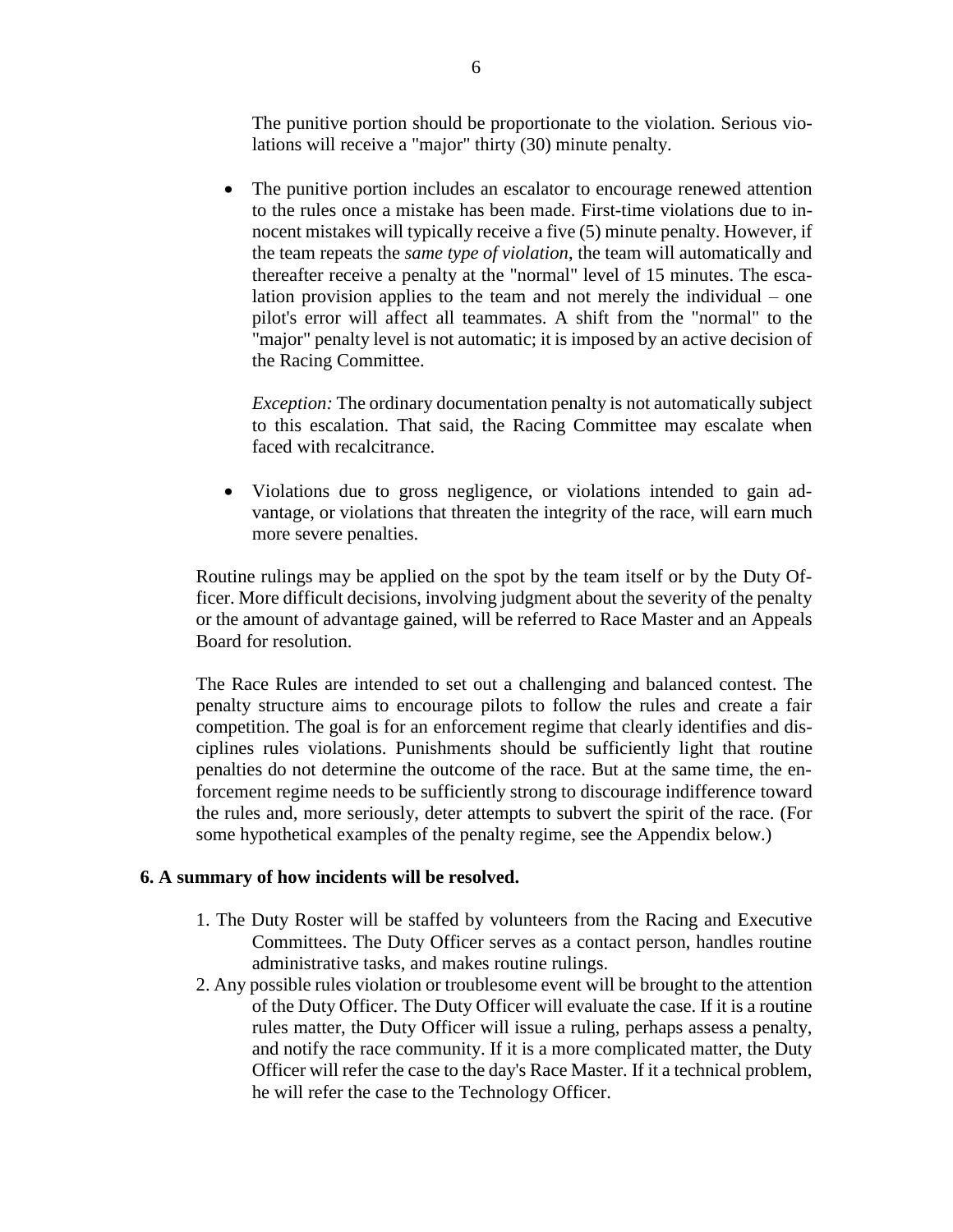- 3. Any team (including the uninvolved competitors) may appeal a Duty Officer's decision by notifying the Duty Officer and/or the Race Master and submitting a written brief.
- 4. The Race Master will immediately constitute an Appeals Board made up of Racing Committee members.
- 5. The Appeals Board will quickly conduct an investigation, communicate with the parties, consult with the Executive Committee on rules interpretations, and adjudicate the dispute. The decision will be made by a majority of the Appeals Board.
- 6. In extreme cases where the fundamental nature of the Race is at stake, the Executive Committee will entertain a final appeal.

Most routine decisions, even ones including penalties, will be handled by the Duty Officer. Everyone will know what to expect. On occasion, it may be necessary to constitute an Appeals Board for a complicated case. (There may be several Appeals Boards over the course of the race.) Thus the more difficult decisions, ones involving investigation, consultation, and judgment, will be made by the Racing Committee. Only in extreme cases will the Executive Committee be directly involved in specific judgments.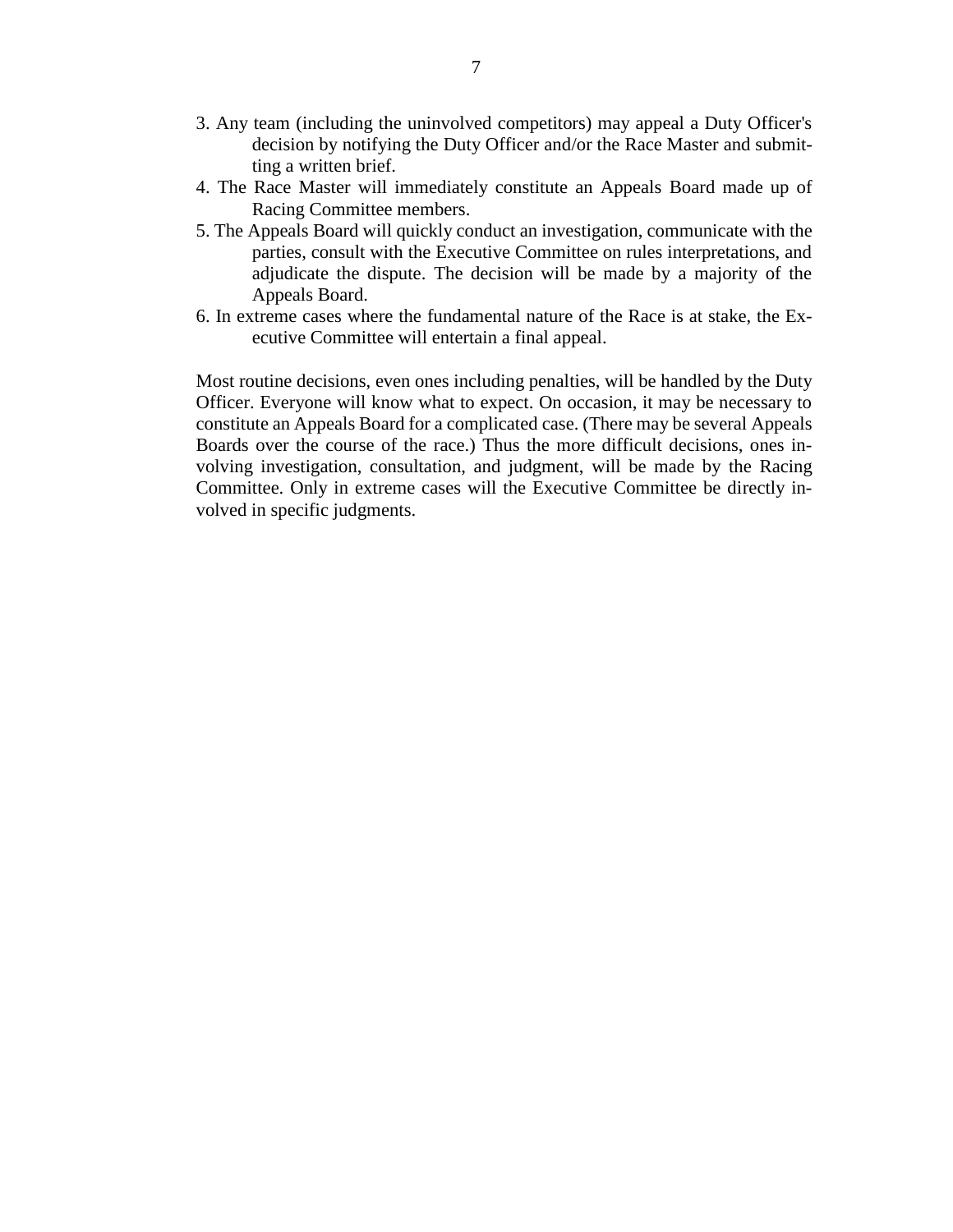Figure 1. The RTWR Administrative Structure The Management Group

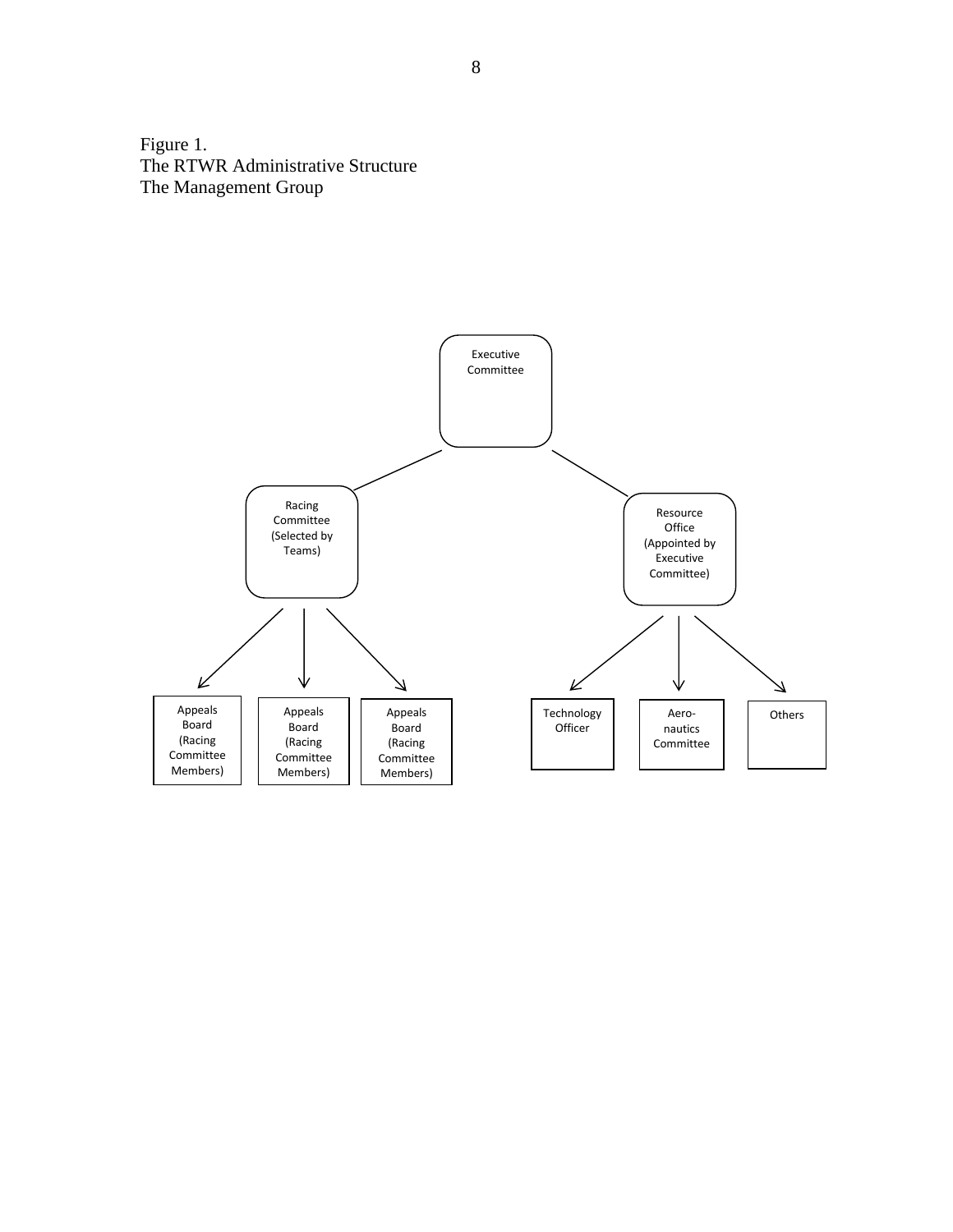# **Appendix Examples of Penalties.**

Below are examples of how a routine application of the penalty guidelines might work. Of course, every situation is different. There may be extenuating, or aggravating, circumstances that lead the Racing Committee's Board to administer a more lenient or a more strenuous penalty regime. The hypothetical examples are drawn from previous case histories.

### Documentation Penalties.

• A pilot forgets to post a timely authentication and the team later produces the explicit tracking record that confirms leg. (This is really a failure to do proper accounting.) Finding: The leg is now valid. No advantage. Automatic documentation penalty. Penalty escalation only on active decision of the Racing Committee.

Penalty Assessed: 2 minutes in 2019.

• A pilot neglects to announce his aircraft properly and thus leaves in doubt its legality. If the aircraft's status can be discerned from the posting or if the team identifies the aircraft within an hour of the pilot's releasing the baton, then there is no penalty; otherwise there is a documentation penalty. (If the aircraft is deemed illegal, see below.) Finding: The leg is valid. No advantage. Automatic documentation penalty. Penalty escalation only on active decision of the Racing Committee. Penalty Assessed: 2 minutes in 2019.

### Standard Penalty Regime.

• A pilot has his simulation time out of synchronization with the time zone in which he is flying – and the incongruity gains no discernible advantage. The leg is good as flown. If the difference is entirely minor, say a few minutes on the clock, then there is no penalty at all. Similarly, there is no penalty if it appears that the pilot has made a good faith effort and the anomaly is due to clock problems or time zone changes or daylight saving time other unusual irregularities having to do with time.

Finding: No advantage. No rules violation. No punitive penalty. Penalty Assessed: None. Not subject to escalation.

• However, if the pilot flies in daylight when it should be darkness then there arises a question of racing advantage. When the weather is fine and the airport is lighted and the mountains are distant, then there is no advantage. (In 2009 FlightSim was heavily penalized for a similar event.) A penalty is in order because the pilot should be able to tell darkness from daylight.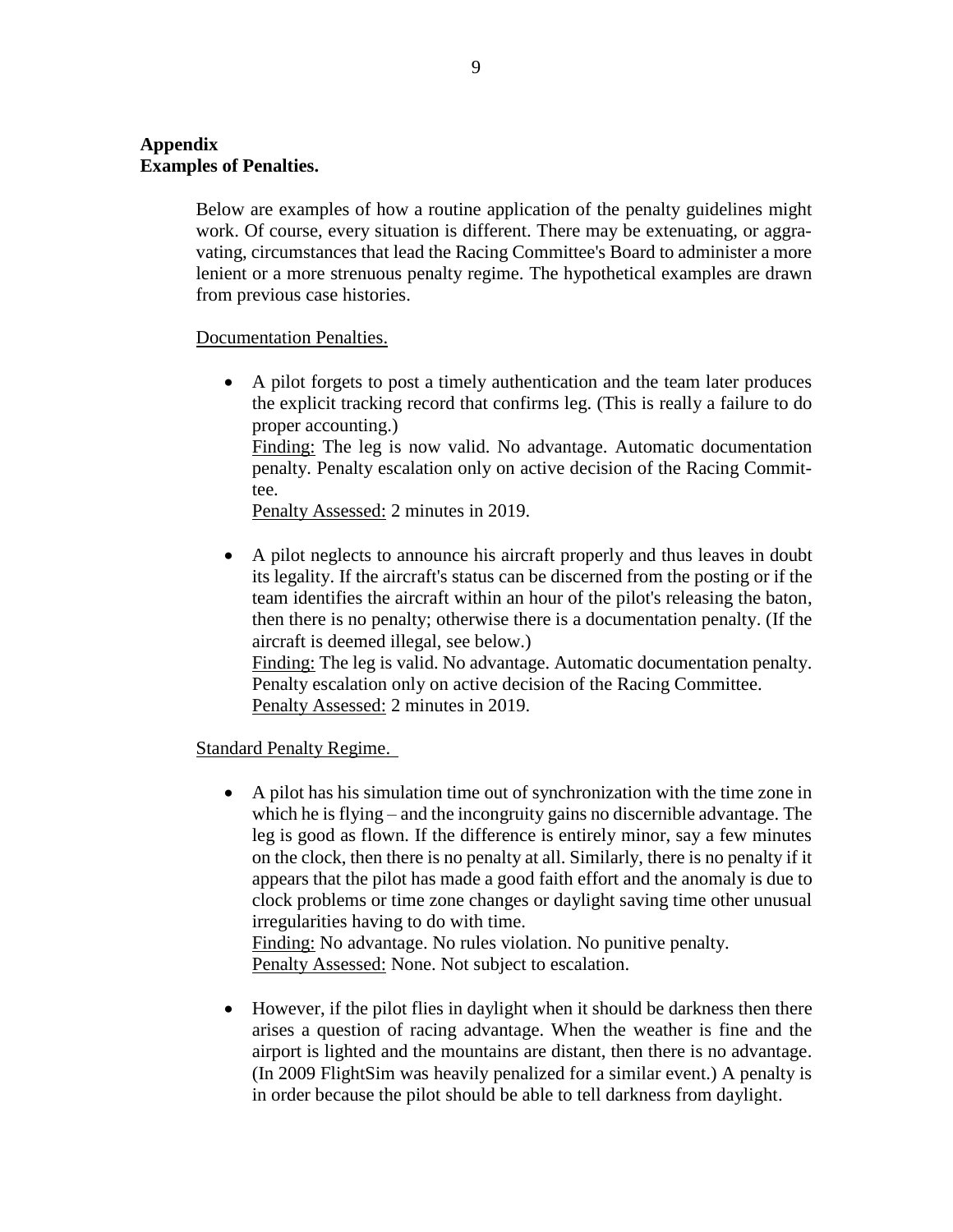The possibility of advantage is a judgment of the Duty Officer and ultimately the Appeals Board. If there is serious advantage gained, see major penalties below.

Finding: No advantage. A punitive penalty of 5 minutes to mark the first rules violation, 15 minutes on subsequent violations.

Penalty Assessed: 5 minutes. Subject to escalation.

• A pilot flies what appears to be an illegal aircraft that, on investigation, is exactly equivalent to a legal aircraft. (As in the AVSIM 747-8 instance – the flight dynamics were of the legal 747-400 while the external visual model and title were for a 747-8.) Again, this is a technical error that violates the letter but not the spirit of the law. (Teams may appeal to the Committee *before* the first usage and probably receive a waiver if the deviation from eligibility is merely cosmetic.)

Finding: No advantage. Plus a punitive penalty of 5 minutes, 15 minutes on subsequent violations.

Penalty Assessed: 5 minutes. Subject to escalation.

- A pilot leaves two (2) minutes before the arriving pilot posts "baton is free." This is a common in-the-rush-of-events mistake. Finding: In 2019, this situation handled by Special Rule 8. *Timing and Sequence Errors*.
- Illegal aircraft/weather/environmental settings that yield unknowable but minor advantages. For example, flying with aircraft "stress causes damage" disabled or weather "winds aloft" or "turbulence" disabled. The Duenna should red flag these violations. In a typical instance, the advantage due to this incorrect setting will be unknowable. Nevertheless, a rough estimate should be calculated with care taken not to underestimate the possible advantage. For this example, say the disabled winds aloft were strong headwinds and would have added 11 minutes to the leg.

If the Board assesses the error to be an inadvertent mistake, the leg need not be re-flown. Otherwise, the leg is ruled invalid and the normal remedies are in place.

Finding: The leg is valid. Add estimated advantage (here 11 minutes) plus a first time punitive penalty of 5 minutes, 15 minutes on subsequent violations.

Penalty Assessed: 16 minutes. Subject to escalation.

• A pilot's computer freezes just after landing a completed leg. There is no Duenna file nor tracking record nor "flight analysis screenshot" available. The supporting evidence is merely the testimony of the pilot and online teammate witnesses that the flight was flown successfully and that the landing rollout was completed. The Board finds the testimony persuasive.

*Case A.* For illustrative purposes, posit that the Duenna tracking record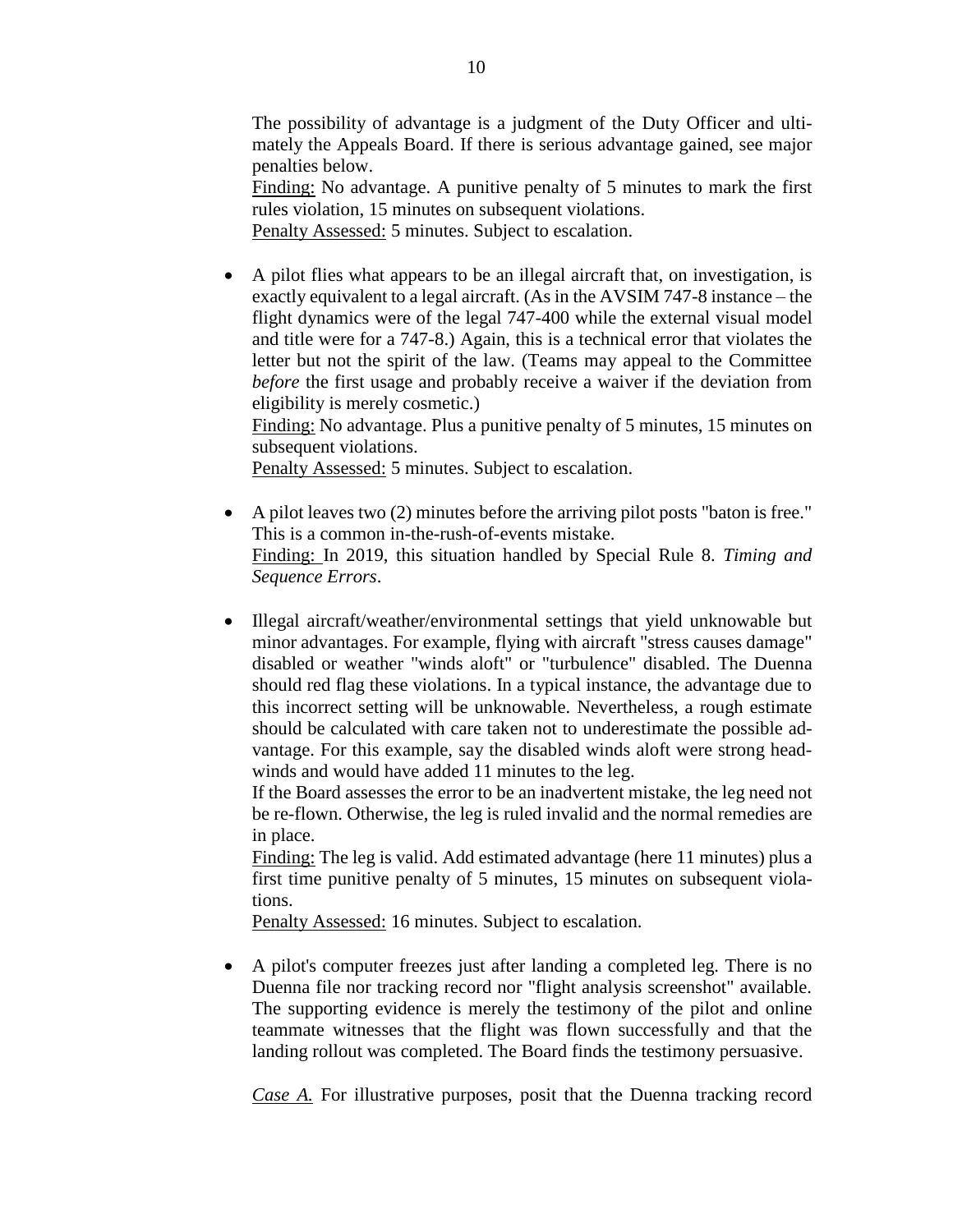shows a slow final approach and touchdown but no roll out. Thus the hard evidence supports the observers' validation but it does leave open the possibility of a last-second crash.

Finding: The leg is valid. The Committee may tolerate only one such instance and warn that subsequent not-fully-authenticated landings will be treated as Crash Landings.

Penalty Assessed: On the first instance, none. The leg is valid.

*Case B.* There is no Duenna tracking record to corroborate the testimony of the pilot and the teammates.

Finding: The flight terminates with a Crash Landing to be handled as outlined in the Special Rules. With only very weak supporting evidence, it is impossible to distinguish a valid leg from a crash on landing. Pilots who genuinely complete a leg but discover that they have no evidence may just have to accept a hard decision here.

Penalty: Likely a 15 minute penalty served at the destination airport as per the Special Rules.

### Major Penalties

- A pilot uses an incorrect "daylight" time setting when flying a leg through mountains or heavy weather or into an unlighted airport during what is really nighttime. (AVSIM did this in 2006 and decided to re-fly the leg.) The advantage here is a matter of the board's judgment. For this example, say the board estimates the need to add 12 minutes for a climb to higher altitude and a slow descent and careful approach. If the airport is impractical to reach in the combination of darkness and the current weather conditions, the leg is invalid and must be re-flown. Finding: Advantage is 12 minutes. Plus a major penalty of 30 minutes. Penalty Assessed: 42 minutes.
- The pilot's aircraft speed is unbelievably fast on a leg (as happened on an SOH leg several years ago). Advantage is calculated as the actual time minus time when flown at normal speed (for example, say 21 minutes in this case). Finding: Advantage of 21 minutes plus a major penalty of 30 minutes.

Penalty Assessed: 51 minutes.

• The pilot flies an explicitly illegal aircraft that yields an advantage or is serious breach of rules. Advantage to be calculated. Say 9 minutes on the leg. Finding: Advantage of 9 minutes. Plus major penalty of 30 minutes. Penalty Assessed: 39 minutes.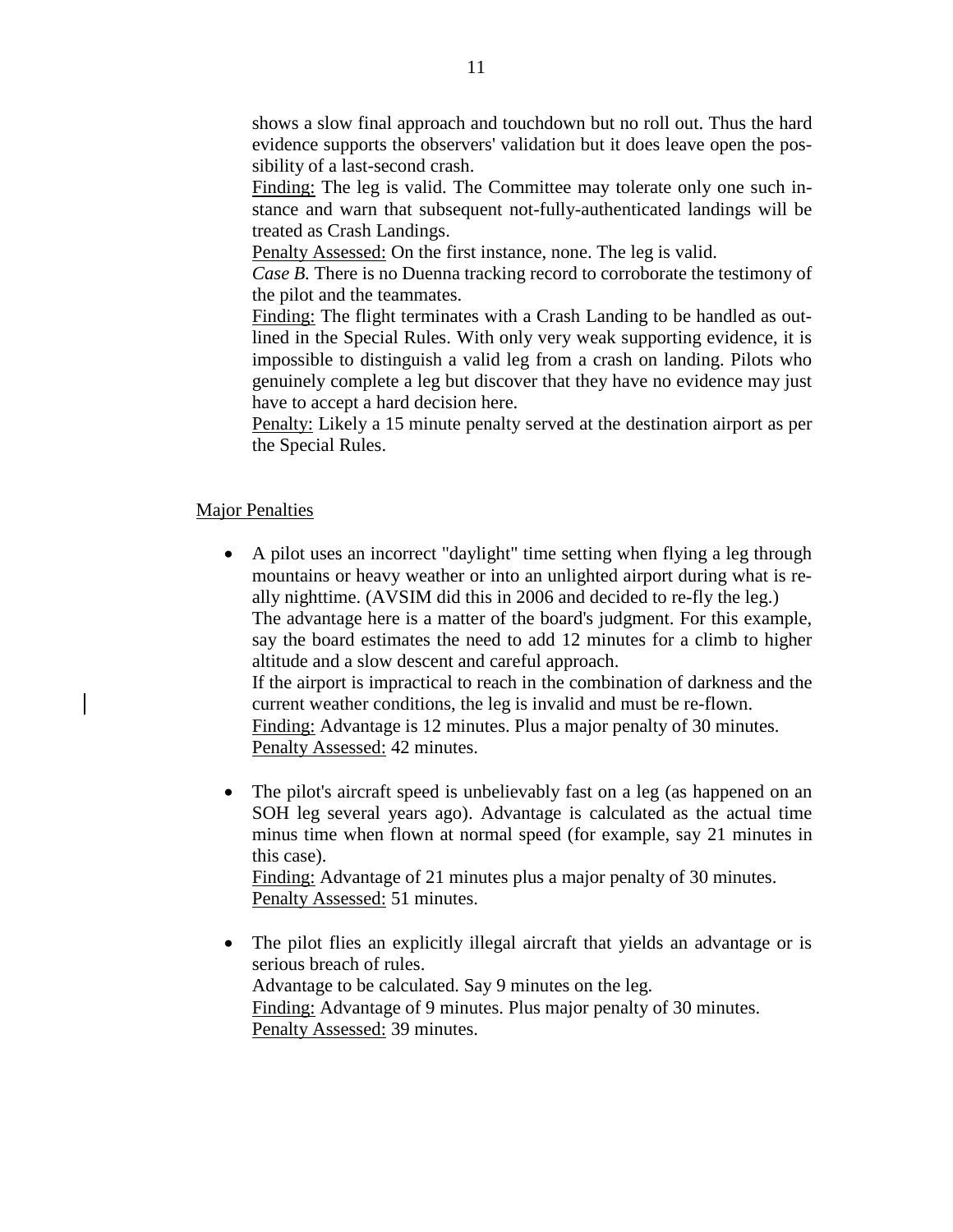#### Penalty Escalation

It is understood that pilots will make mistakes during a long and demanding event. The intent of the rules is that penalties encourage compliance with the rules without knocking a team out of the race. However, if a team repeatedly violates a rule, the Racing Committee (through the Race Master) will escalate the penalty regime for future violations. The escalation is not automatic for documentation errors such as the inadvertent failures to post authentication for what can be confirmed to be successful legs.

For example:

• A pilot fails to post authentication but his fight is confirmed by the Duenna tracker – the team automatically earns the 2 minute documentation penalty. Then the pilot (or another pilot) makes the same mistake: the documentation penalty remains 2 minutes. However, after four instances, the Racing Committee decides that the team is unwilling to exercise diligence, it gives warning, and thereafter penalizes the team 15 minutes per violation of the authentication rule.

#### Other Situations and Remedies

At its own discretion, the Racing Committee's Appeals Board may consult with the Executive Committee and other members of the Management Group to devise appropriate penalties and remedies to fit unusual situations or matters of serious consequence for the running of the Race.

• A team exceeds a leg length restriction (or a wildcard total distance restriction) when it could have shortened the leg and satisfied the limit. The Board will have to assess any advantage due to the extension of the leg. This advantage may be trivial or it may be serious. (The alternate airport may be easy enough. Or it may be unlighted in darkness or in bad weather, or the runway length may be forbiddingly short.) In our example, say that the only legal airport is not lighted and has a very short runway. The Committee might rule that it requires a slower aircraft and a very careful approach and landing. The Committee adds the time to fly a leg from the alternate to the actual destination airport. Say the advantage is 45 minutes. (Or, the Committee might rule that the alternate airport was unsuitable for a wildcard jet landing, thus declare the leg invalid, and require that the baton be returned to the departure airport for another flight.)

Finding: Advantage of 45 minutes. Plus major penalty of 30 minutes.

Penalty Assessed: 75 minutes. (If the violation is caught immediately, the baton is placed at the alternate airport with a reduction in the compensation part of the penalty.)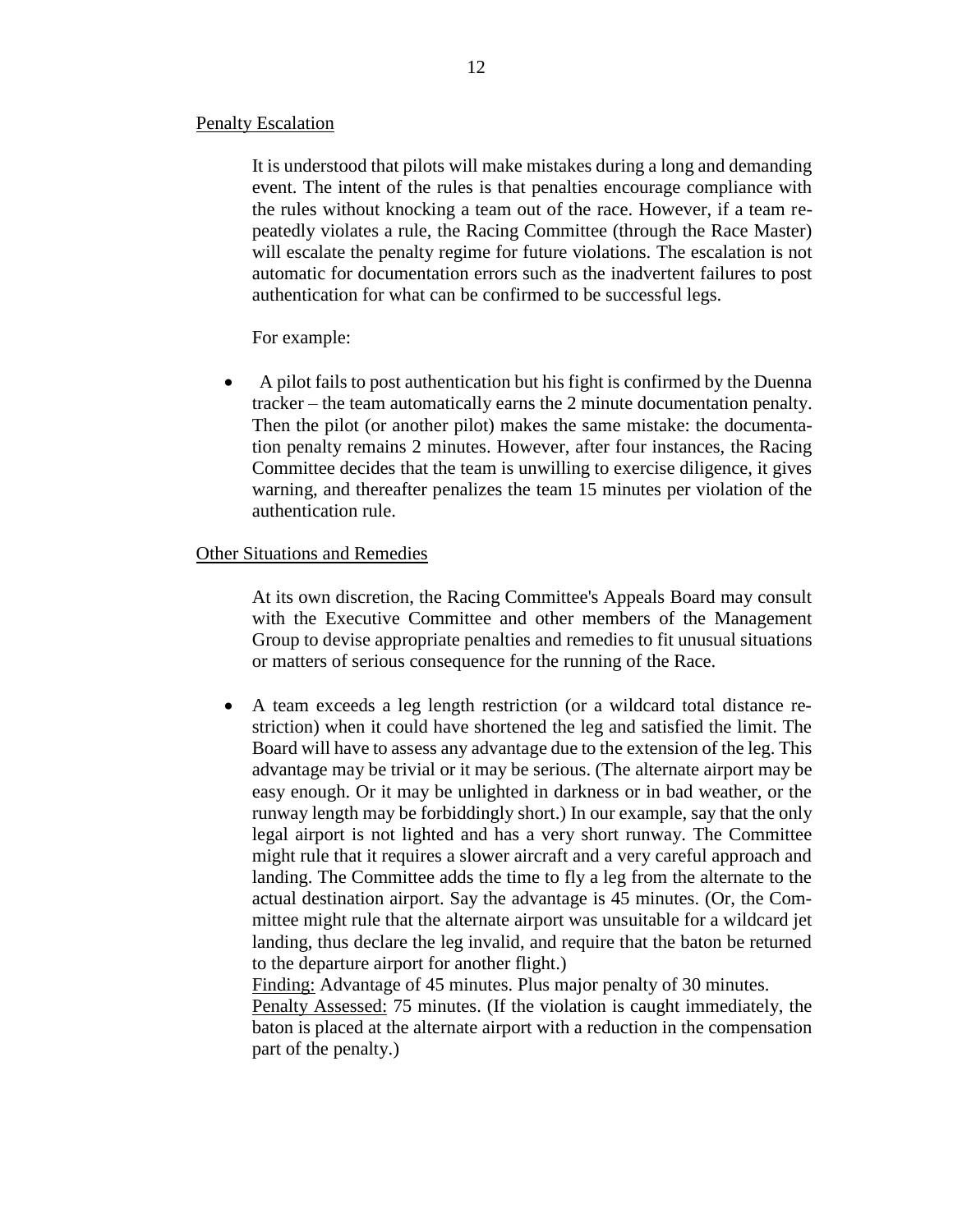- A team exceeds the distance restriction and there is no possible alternate airport. (Say the leg covers an ocean.) Finding: The leg is invalid. Penalty Assessed: The team must restart from the original departure airport.
- A pilot flies an illegal aircraft to gain advantage and a full investigation by the team and the committee indicate that the act was an intentional subversion of the rules. The team will receive the usual penalty (see above). Finding: Advantage of 9 minutes. Plus major penalty of 30 minutes. Penalty Assessed: 39 minutes. The pilot will be asked to leave.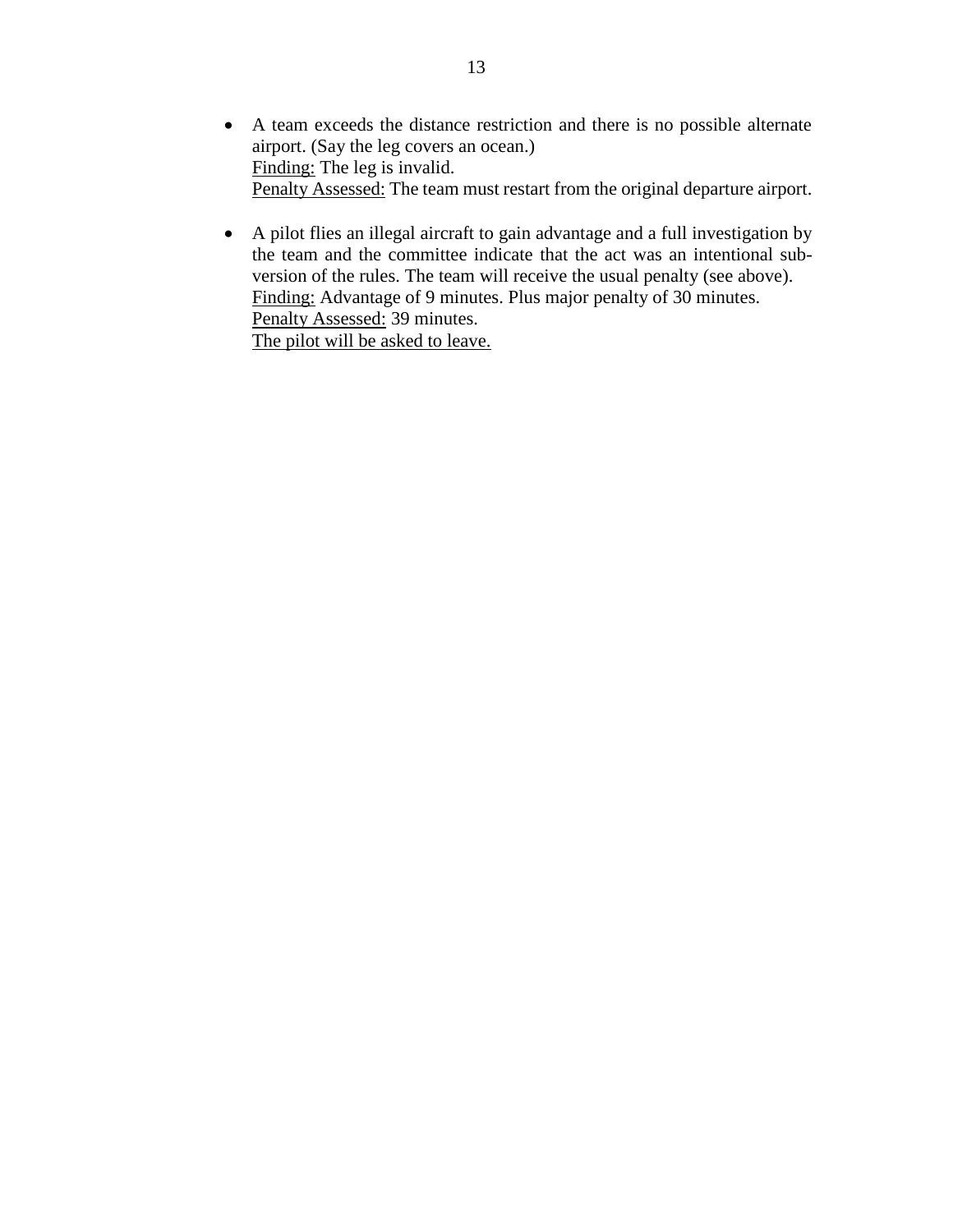# **Administration FAQ**

### **1. Race Administration.**

### *Q. What is going on here? Why this?*

A. The 2013 Race tested this decision-making structure and it seemed to work reasonably well. This year we shall continue to see if we can implement a more inclusive race governance structure. The Race now has many sophisticated veterans who can helpfully participate in all the ways that the race must be governed. Let's see if we can make this work.

*Q. Management Group, Committees, Offices…that is a lot of organizational gibberish. I just want to race.* A. Fine.

*Q. So who is involved here? We have an Executive Committee, a Racing Committee, Duty Officers, a Race Master, and Appeals Boards. How many people are involved?* A. There are nine people who are involved in the rules and administration: three members of the Executive Committee and six members of the Racing Committee. Simply speaking, the Executive Committee sets the rules and the Racing Committee enforces the rules.

For daily administration, the Racing Committee chooses a daily Race Master who is responsible for coordinating matters that day. To provide hourly contact, volunteers from the two committees staff a roster of Duty Officers who fill designated time slots (perhaps six hours each).

The Appeals Board is the most demanding job for members of the Racing Committee. The committee, through the serving Race Master, constitutes a separate Appeals Board to handle each controversy. The board investigates the facts, interprets the rules, weighs particular circumstances, and so forth. Normally, each board includes three members. Depending on events, it may be possible to have several appeals boards made up of different, perhaps overlapping, memberships.

So the Race Master and Duty Officer and Appeals Board are just jobs executed by members of the two committees.

### *Q. Who are the "Resource Office" people?*

A. These are volunteers who will perform vital functions for the race. The Technology Officer runs the website, handles immediate technical problems, and develops applications that will make the race even better. The Aeronautics Committee tests and evaluates aircraft and is charged with developing systems for future years that will allow pilots to enjoy a variety of aircraft while at the same time maintaining competitive balance.

# **3. Duty Officer.**

### *Q. What do I do if the Duty Officer does not answer my messages?*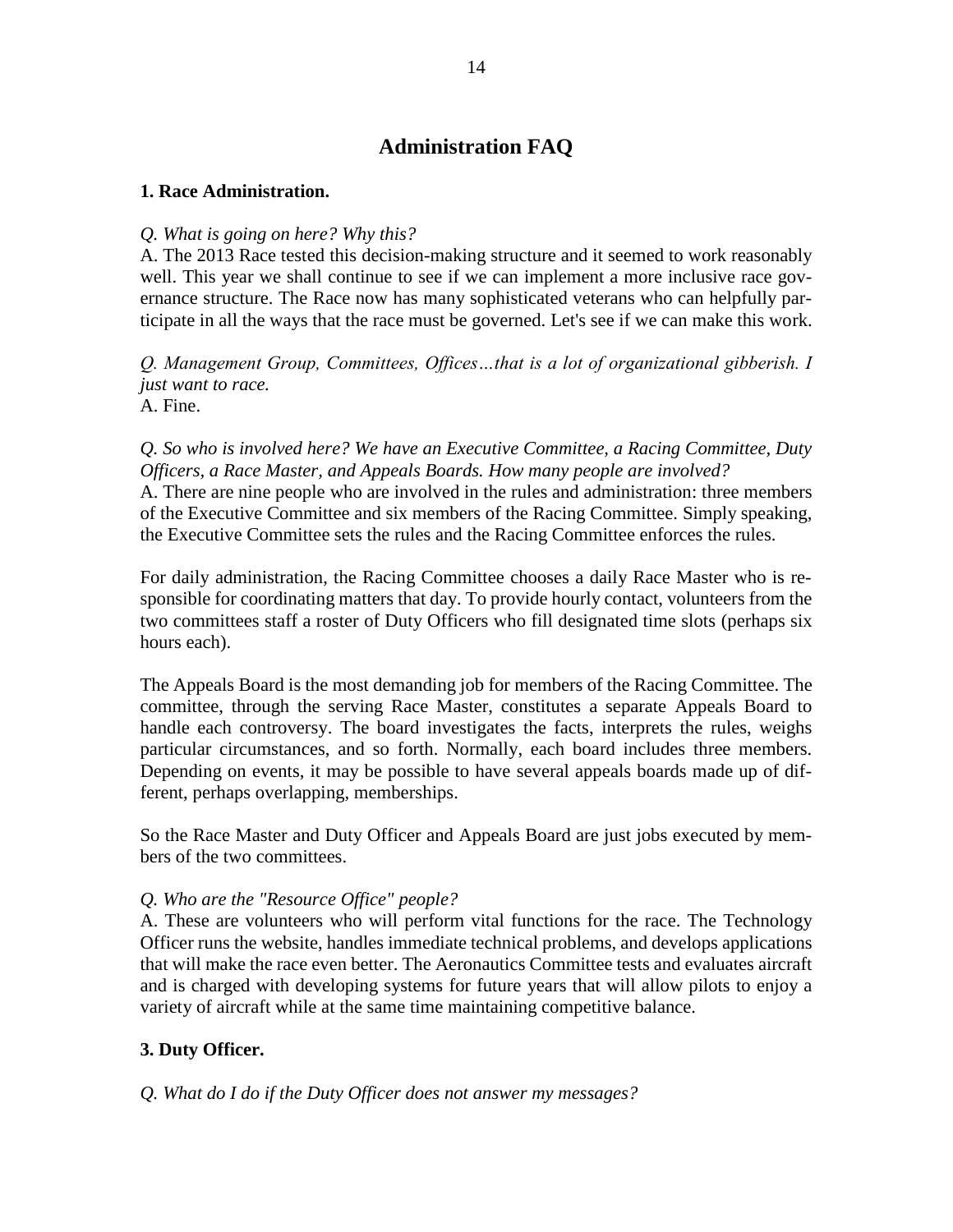A. Please understand that there will be times when there is no Duty Officer on the roster. And at other times the Duty Officer may be called away to deal with other matters. The Duty Officer and the Management Group will try to maintain continuous coverage, but there will be gaps.

# *Q. The Duty Officer acts to help avoid mistakes. What? Isn't it the responsibility of teams to conduct their own race?*

A. The purpose of the Duty Officer intervention is to mildly remind teams of the requirements and restrictions. If he sees a pilot initiate a leg without declaring his aircraft type, model, and modeler, he may remind the team before the time limit has expired. Similarly, if he sees a leg go unauthenticated he may remind the team of the need for proper documentation. (In these cases, the objective is to encourage clear and proper documentation rather than penalize failure.) The ultimate responsibility for team operations lies in the hands of the team members, not the Duty Officer.

# **4. Rules Enforcement and Appeals.**

### a. Routine Rules Enforcement.

# *Q. So most of the time the Duty Officer can issue rulings on routine matters. That will save a lot of hassle.*

A. That is the hope. The Race needs to move along and the pilots want to enjoy the event. The less lawyering, the better. However, issues do arise that might require more deliberation.

# *Q. If the Duty Officer makes a provisional ruling that is later contradicted by the Appeals Board, what happens?*

A. The Appeals Board ruling governs the case. The initial provisional ruling should be understood as a "place holder" until the case receives closer scrutiny. For complicated cases, the Duty Officer will typically make it clear that his ruling will be considered tentative and subject to change.

# *Q. Who is the Race Master? Is this just another term for Duty Officer?*

A. The Race Master is a member of the Racing Committee, selected by the Racing Committee, who will take administrative responsibility for the race on any given day. He manages the Duty Officer roster and coordinates efforts of the Management Group. When a racing dispute or penalty needs adjudication, he will constitute the particular Appeals Board, selecting its members to best judge the case. (The Race Master may not be present all of the time, so there may be moments when there will be a delay in action.) It is important to have someone in charge so that matters do not "fall through the cracks."

### b. Appeals Board.

*Q. If our team wants to appeal a decision, can we just say "We appeal." Or do we have to submit a written document? (That is a lot of work.)*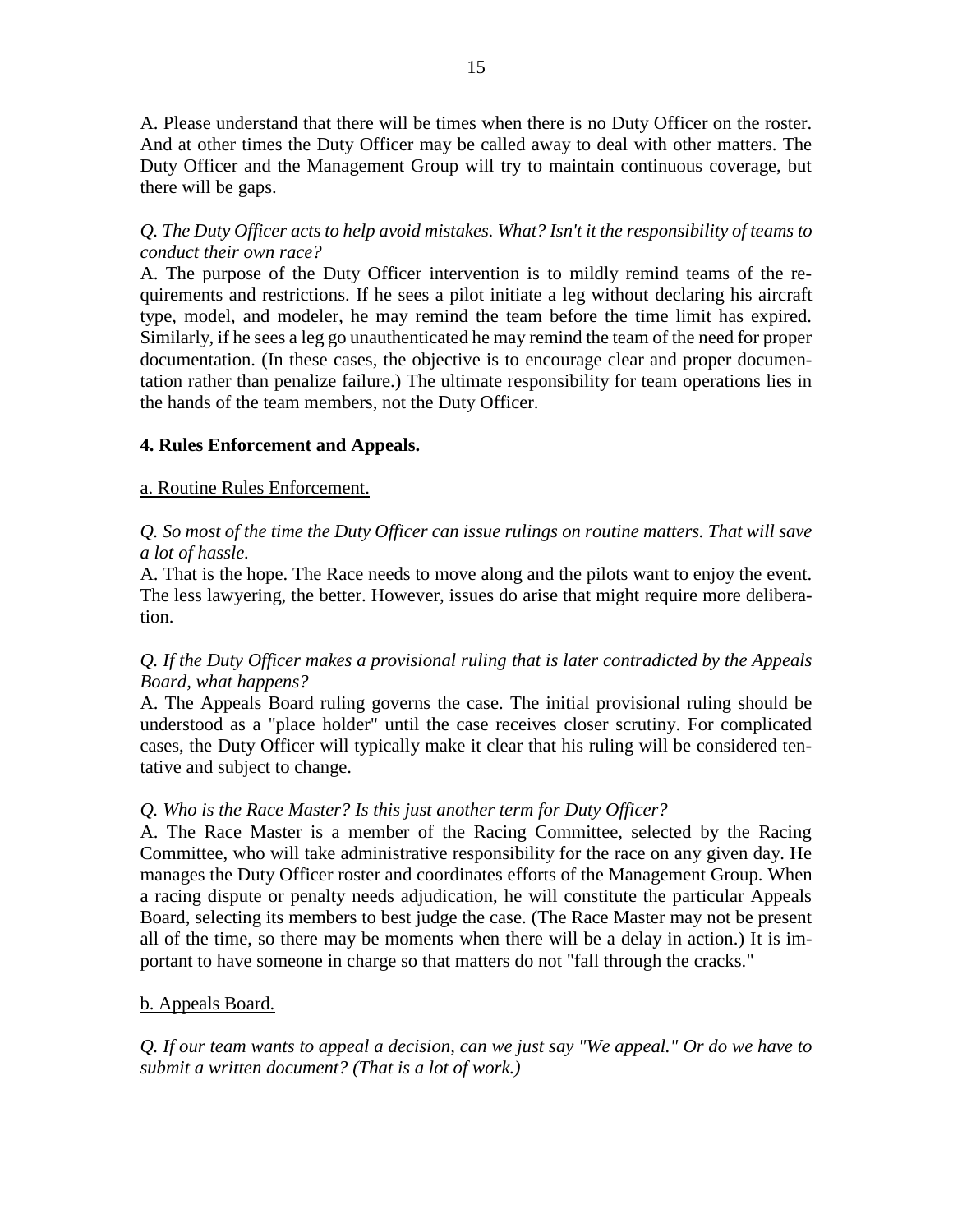A. You have to submit a written document. You are asking your fellow racers to take time away from the event, organize themselves, and work hard on evaluating your case. In your appeals brief, you should lay out the facts (as you see them) with the best evidence that you have. You should also explain the reasoning behind your appeal, including your interpretation of the rules and the history of Race precedent when applicable. Because the Appeals Board will rely on your written submission to understand the merits of your case, you will want the document to be comprehensive and persuasive.

### *Q. Why not appeal every decision? What is to lose?*

A. The Racing Committee does not have enough members to form an Appeals Board for every decision. Everyone here is a racing pilot and is involved for the fun of flying the event – not for the fun of making administrative judgments. Please do not take advantage of your colleagues. If the teams overuse the Appeals Board, then the Executive Committee will put in place an institutional filter that will reduce the number of appeals.

# *Q. How many Appeals Boards are there?*

A. For every case, the Race Master will appoint a specific Appeals Board. In practice, the Race Master may have a single collection of members serve as the board to hear more than one case – if the members are readily available to meet quickly and deliberate again. However, the Race Master should mix up the composition to be sure that he levels out the burden of adjudication. In particular, complicated cases that require investigation and consultation may tie up a particular appeals board and require some maneuvering of personnel to handle other cases.

# *Q. Do the Executive Committee members serve on Appeals Boards?*

A. Normally, no. The Executive Committee will consult with any Appeals Board to elaborate on the intention of the rules and how they are meant to be applied. Normally, the EC members will not play an active part in the board's substantive deliberations. However, when personnel run short, the Race Master may have to ask Executive Committee members to fill in and serve. (We expect that this eventuality will be rare.)

# **5. Penalty Guidelines.**

# *Q. Why these long and complicated guidelines?*

A. It is important to set out some guidelines. It is good to have a well-understood regime for several reasons. (1) Transparency – everyone knows what is likely to happen when there is a violation; (2) Consistency – the application of the rules will not depend on the personalities of the particular decision-makers; (3) Efficiency – the Racing Committee and the Appeals Board won't have to make a new rule for every instance; (4) Balance – we set a balance between severity and leniency that will reflect not only the need to enforce the rules at the moment but also the need to keep all pilots, including the violators, feeling good about the experience.

These guidelines will allow the Duty Officer and Racing Committee to handle most rules violations in a semi-automatic manner.